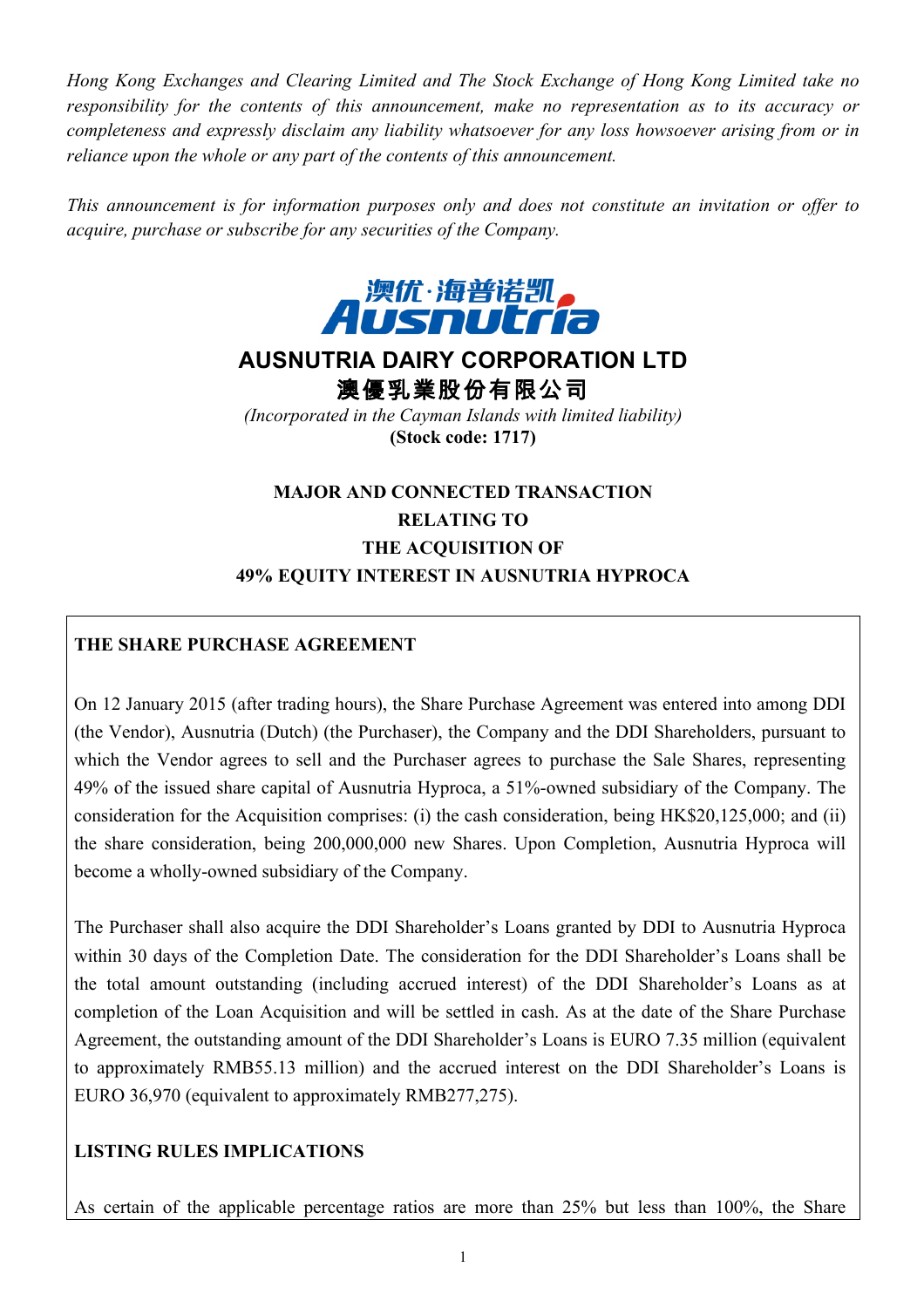Purchase Agreement and the transactions contemplated thereunder, including the Loan Acquisition, constitute a major transaction for the Company and is subject to the notification, announcement and Shareholders' approval requirements under Chapter 14 of the Listing Rules.

As at the date of this announcement, DDI is a 30%-controlled company (as defined in the Listing Rules) held by Mr. Bartle van der Meer, an executive Director. As such, DDI is a connected person of the Company. Accordingly, the Share Purchase Agreement and the transaction contemplated thereunder constitute a connected transaction for the Company under Chapter 14A of the Listing Rules, and are subject to reporting, announcement and Independent Shareholders' approval requirements pursuant to the Listing Rules.

## **GENERAL**

A circular containing, among others, (i) details of the Acquisition, the Loan Acquisition, the Share Purchase Agreement and the transactions contemplated thereunder; (ii) further information of the Ausnutria Hyproca Group; (iii) a letter of advice from the independent financial adviser to the Independent Board Committee in respect of the Share Purchase Agreement and the transactions contemplated thereunder; (iv) the recommendation of the Independent Board Committee to the Independent Shareholders in respect of the Share Purchase Agreement and the transactions contemplated thereunder; and (v) the notice of the EGM, is expected to be despatched to the Shareholders on or before 30 April 2015 as additional time is required for the preparation of the financial information to be included therein.

The Board is pleased to announce that on 12 January 2015 (after trading hours),, the Share Purchase Agreement was entered into among DDI (the Vendor), Ausnutria (Dutch) (the Purchaser), the Company and the DDI Shareholders, pursuant to which the Vendor agrees to sell and the Purchaser agrees to purchase the Sale Shares.

#### **THE SHARE PURCHASE AGREEMENT**

**Date**

12 January 2015 (after trading hours),

## **Parties**

- (i) DDI, being the Vendor
- (ii) Ausnutria (Dutch), being the Purchaser
- (iii) The Company
- (iv) The DDI Shareholders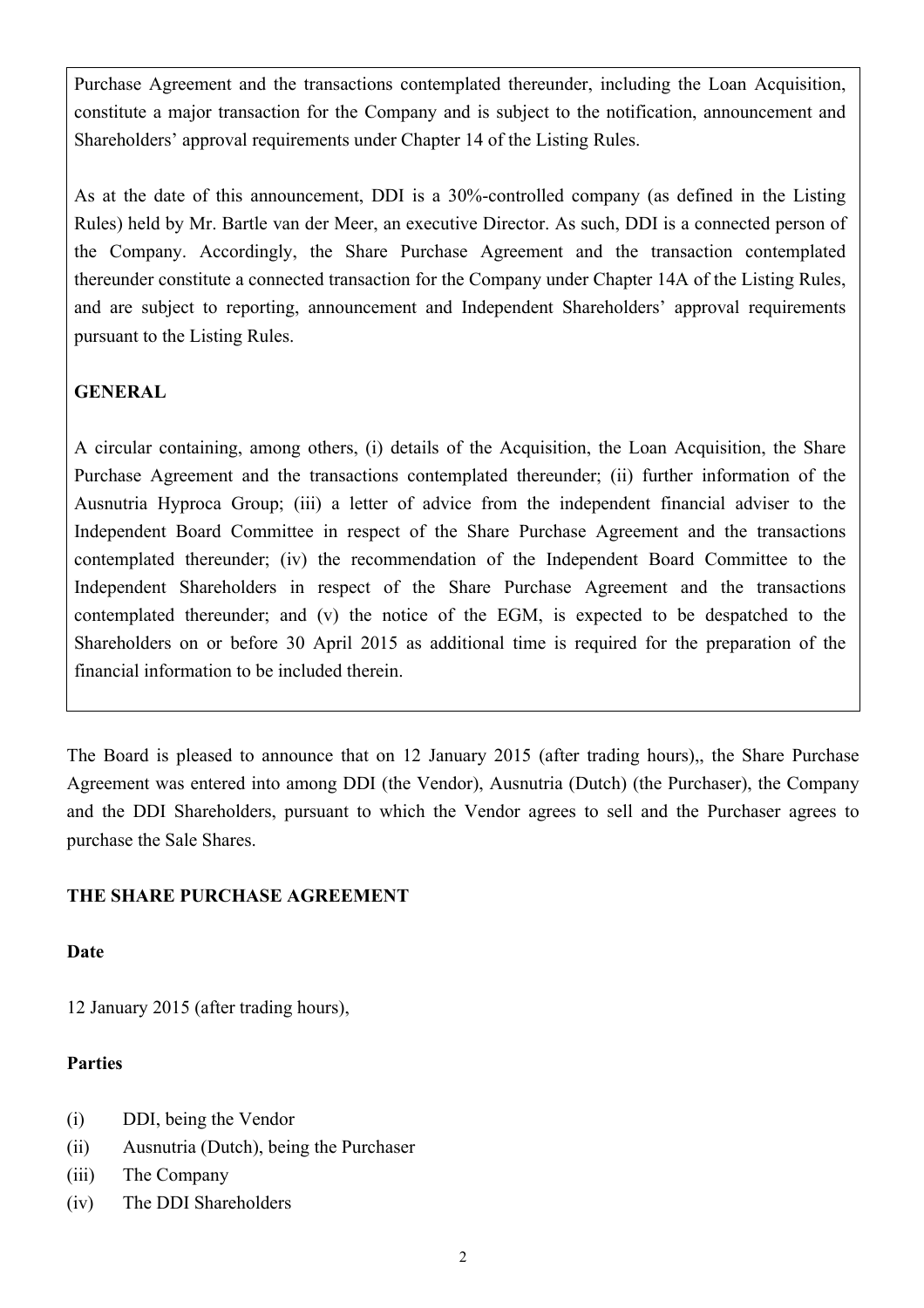#### **Assets to be acquired**

The Sale Shares, representing 49% of the issued share capital of Ausnutria Hyproca, a 51%-owned subsidiary of the Company. Upon Completion, Ausnutria Hyproca will become a wholly-owned subsidiary of the Company. The Purchaser shall also acquire the DDI Shareholder's Loans granted by DDI to Ausnutria Hyproca within 30 days of the Completion Date.

#### **Consideration**

The consideration for the Acquisition comprises:-

- (i) the cash consideration, being HK\$20,125,000 (the "**Cash Consideration**"); and
- (ii) the share consideration, being 200,000,000 new Shares (the "**Consideration Share(s)**").

The consideration for the DDI Shareholder's Loans shall be the total amount outstanding (including accrued interest) of the DDI Shareholder's Loans as at completion of the Loan Acquisition and will be settled in cash. As at the date of the Share Purchase Agreement, the outstanding amount of the DDI Shareholder's Loans is EURO 7.35 million (equivalent to approximately RMB55.13 million) and the accrued interest on the DDI Shareholder's Loans is EURO 36,970 (equivalent to approximately RMB277,275).

The consideration is determined after arm's length negotiations among the parties to the Share Purchase Agreement with reference to, among other things, the historical financial performance and the growth potential of the Ausnutria Hyproca Group.

Pursuant to the Share Purchase Agreement, the Vendor will receive the Cash Consideration and the Consideration Shares on the Completion Date.

#### **The Consideration Shares**

200,000,000 Consideration Shares will be issued to DDI upon Completion.

The Consideration Shares represent:-

- (i) approximately 20.27% of the issued Shares of the Company as at the date of this announcement; and
- (ii) approximately 16.85% of the issued Shares of the Company as enlarged by the Consideration Shares.

The Consideration Shares shall be entitled to dividends, interim dividends or other distribution from the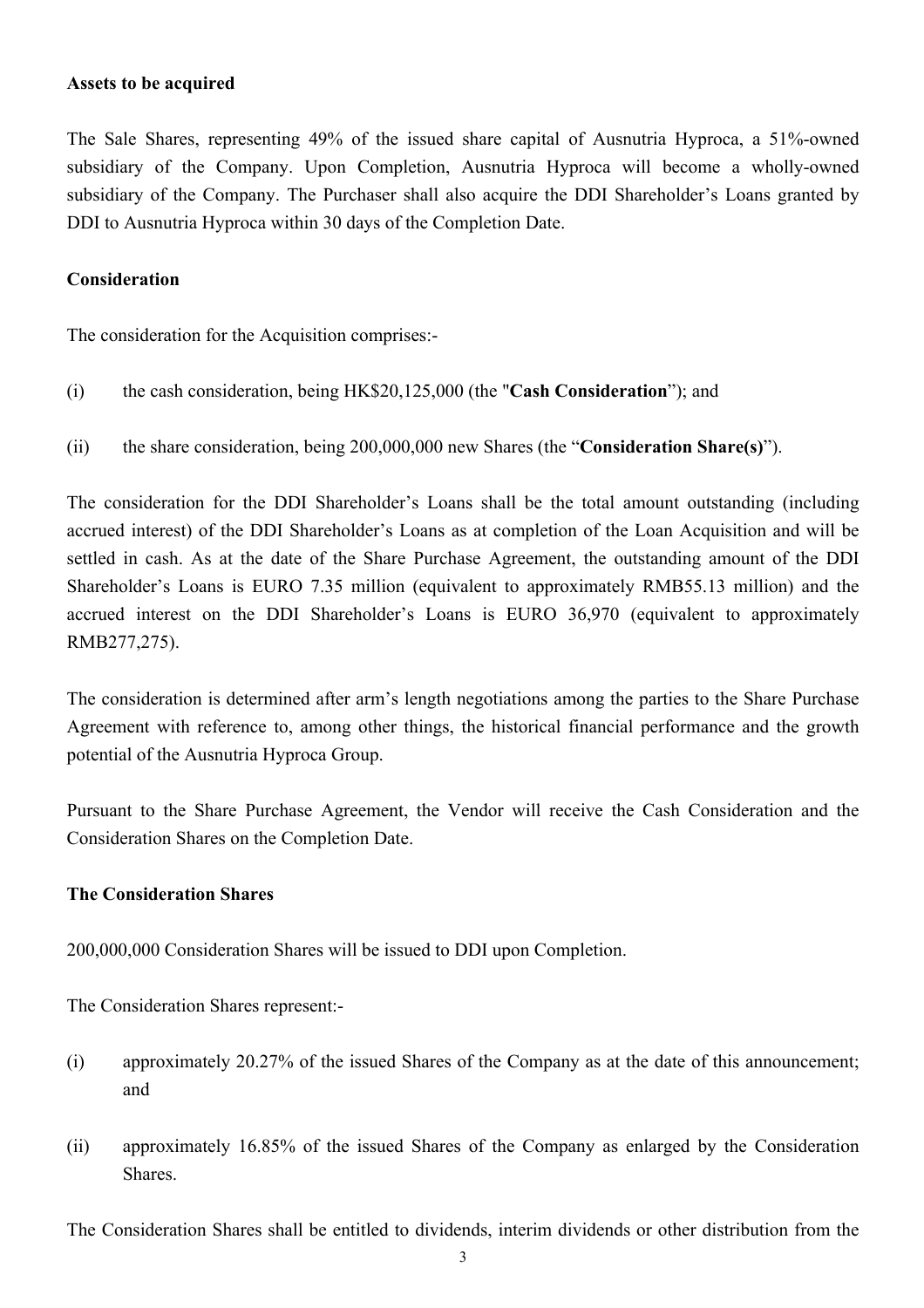Completion Date. The Vendor agrees that the Consideration Shares shall be subject to a lock-up period up to 31 December 2016, regardless of the Completion Date or the issue date of the Consideration Shares.

The Consideration Shares will be allotted and issued under the specific mandate to be sought from the Independent Shareholders at the forthcoming EGM, and when issued, will rank equally in all respects with the Shares in issue on the date of allotment and issuance. Application will be made to the Stock Exchange for the listing of and permission to deal in the Consideration Shares.

#### **Conditions Precedent**

Completion of the Acquisition is subject to the following conditions:

- (a) the passing by the Independent Shareholders in accordance with the Listing Rules and all applicable laws at a special general meeting of resolution(s) approving the transactions contemplated under the Share Purchase Agreement;
- (b) all approvals, consents and acts to be obtained or completed before Completion as required under the Listing Rules, the Takeovers Code or as otherwise required by the Stock Exchange or the SFC in connection with the Share Purchase Agreement and the transactions contemplated thereunder have been obtained and completed or, as the case may be, the relevant waiver from compliance with any of such rules or requirements has been obtained from the Stock Exchange or the SFC; and
- (c) all requisite waivers, consents and approvals from any other relevant governments or regulatory authorities or other relevant third parties in connection with the transactions contemplated by the Share Purchase Agreement have been obtained.

Pursuant to the Share Purchase Agreement, the Company has the right to waive item (c) of the above conditions precedent.

If any above condition precedent is not satisfied or waived on or before the Long Stop Date, the Share Purchase Agreement shall terminate and no party to the Share Purchase Agreement shall have any claim against the others.

#### **Completion**

Completion of the Share Purchase Agreement shall take place within 15 Business Days from the date of fulfilment of all the conditions precedent (unless the condition precedent referred to in paragraph (c) under the section headed "Conditions Precedent" above is otherwise waived) for the Share Purchase Agreement.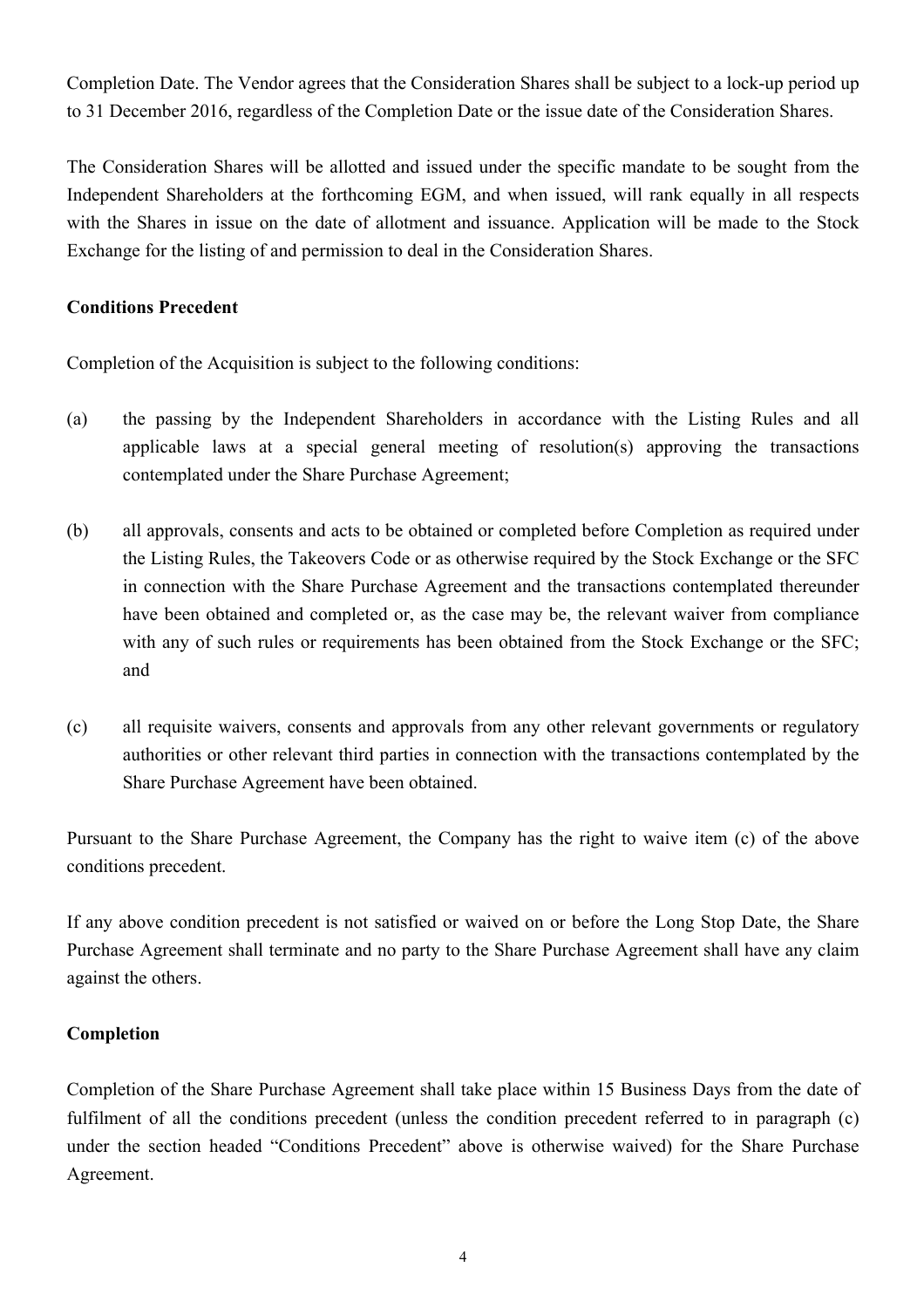#### **INFORMATION OF THE GROUP AND AUSNUTRIA (DUTCH)**

The Group (excluding Ausnutria Hyproca Group) is principally engaged in the production, marketing and distribution of paediatric nutrition products in the PRC. Ausnutria (Dutch) is an investment holding company indirectly wholly-owned by the Company and is interested in 51% equity interests in Ausnutria Hyproca as at the date of this announcement.

#### **INFORMATION OF DDI**

DDI is an investment holding company with limited liability incorporated under the laws of the Netherlands and is interested in 49% equity interests in Ausnutria Hyproca as at the date of this announcement.

#### **INFORMATION OF AUSNUTRIA HYPROCA**

Ausnutria Hyproca is an investment holding company with limited liability incorporated under the laws of the Netherlands and, together with its subsidiaries, is principally engaged in the dairy industry from research and development, milk collection, processing, production and packaging of dairy products with production facilities and milk sources in the Netherlands for its own brands as well as under contract manufacturing and private label arrangements. The contract manufacturing and private label arrangements are serving cow milk dairy products to customers in the Netherlands and other overseas countries, such as the PRC, Taiwan, other European and Middle East countries. The Ausnutria Hyproca Group also sells paediatric milk formula under its own brands (Kabrita for goat infant formula in the PRC, Russia, United States and the Middle East countries and Neolac for cow infant formula in the PRC). The Ausnutria Hyproca Group is one of the leading producers and distributors of goat milk products in the world. DDI acquired the Sale Shares on 22 March 2011 from the DDI Shareholders at a consideration of EURO 4,011,418.

As disclosed in the Company's announcement dated 24 April 2013, the Ausnutria Hyproca Group planned to expand its production capacity through the construction of new production facilities (the **"New Factory"**) in response to the anticipated increase in demand of infant and toddler nutrition product worldwide. In this regard, the Ausnutria Hyproca Group has acquired a parcel of land in Heerenveen, the Netherlands, with a total area of approximately 140,000 square meters (the "**Land**") in 2014 for the intended construction of the New Factory which the Board has approved the Ausnutria Hyproca Group's investment plan on the New Factory (the **"Factory Investment Plan"**).

Under the Factory Investment Plan, the total investment cost (including the Land and all the production facilities) is estimated to be approximately EURO 83.0 million (equivalent to approximately RMB622.5 million), which will be financed by banking facilities granted to the Ausnutria Hyproca Group as well as the internal working capital of the Group. The New Factory, which has a maximum blending and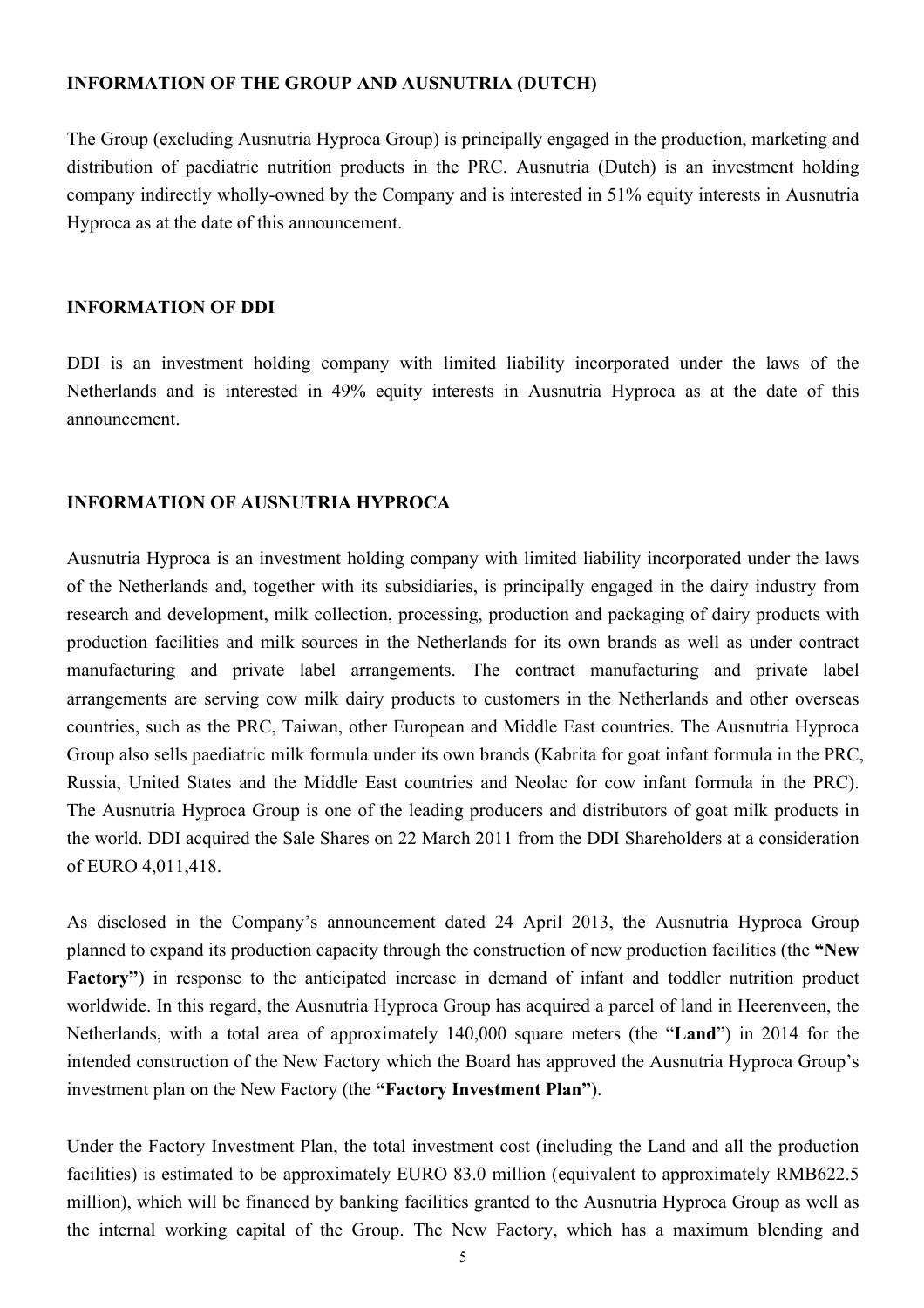packaging capacity of approximately 90,000 tons per annum, is expected to commence operation in mid 2016.

As of the date of this announcement, the Ausnutria Hyproca Group has already obtained the relevant approvals, including but not limited to the investment and the environment approvals from the relevant governmental authorities in the Netherlands for the construction of the New Factory.

#### **Financial information of the Ausnutria Hyproca Group**

The unaudited total assets and net assets for the Ausnutria Hyproca Group as at 30 June 2014 were RMB1,020.6 million and RMB180.4 million, respectively. The audited financial information of the Ausnutria Hyproca Group for the two years ended 31 December 2012 and 2013 and the unaudited financial information of the Ausnutria Hyproca Group for the six months ended 30 June 2014 is as follows:

|                                       | <b>Year ended</b> | <b>Year ended</b> | Six months     |
|---------------------------------------|-------------------|-------------------|----------------|
|                                       | 31 December       | 31 December       | ended 30 June  |
|                                       | 2012              | 2013              | 2014           |
|                                       | <b>RMB'000</b>    | <b>RMB'000</b>    | <b>RMB'000</b> |
|                                       | (Audited)         | (Audited)         | (Unaudited)    |
| Net profit (before taxation and       |                   |                   |                |
| extraordinary items)                  | 32,106            | 15,943            | 12,618         |
| Net profit/(loss) (after taxation and |                   |                   |                |
| extraordinary items*)                 | (2,228)           | 12,334            | 11,385         |

*<sup>\*</sup> In July 2012, the Ausnutria Hyproca Group suspended its production temporarily at the request by one of its supplier as one of the raw materials that was previously delivered by the supplier might have been contaminated. As a result of this incident, the Ausnutria Hyproca Group incurred a loss for the year ended 31 Decmber 2012 amounting to approximately RMB35.0 million.*

#### **REASONS FOR AND BENEFITS OF THE ACQUISITION**

The Ausnutria Hyproca Group currently produces infant and toddler nutrition products for the Group under the brand name of the Group and also provides private label production and contract manufacturing services for infant and toddler nutrition products for its worldwide customers. The Ausnutria Hyproca Group also sells paediatric milk formula under its own brands (Kabrita for goat infant formula in the PRC, Russia, United States and the Middle East countries and Neolac for cow infant formula in the PRC). The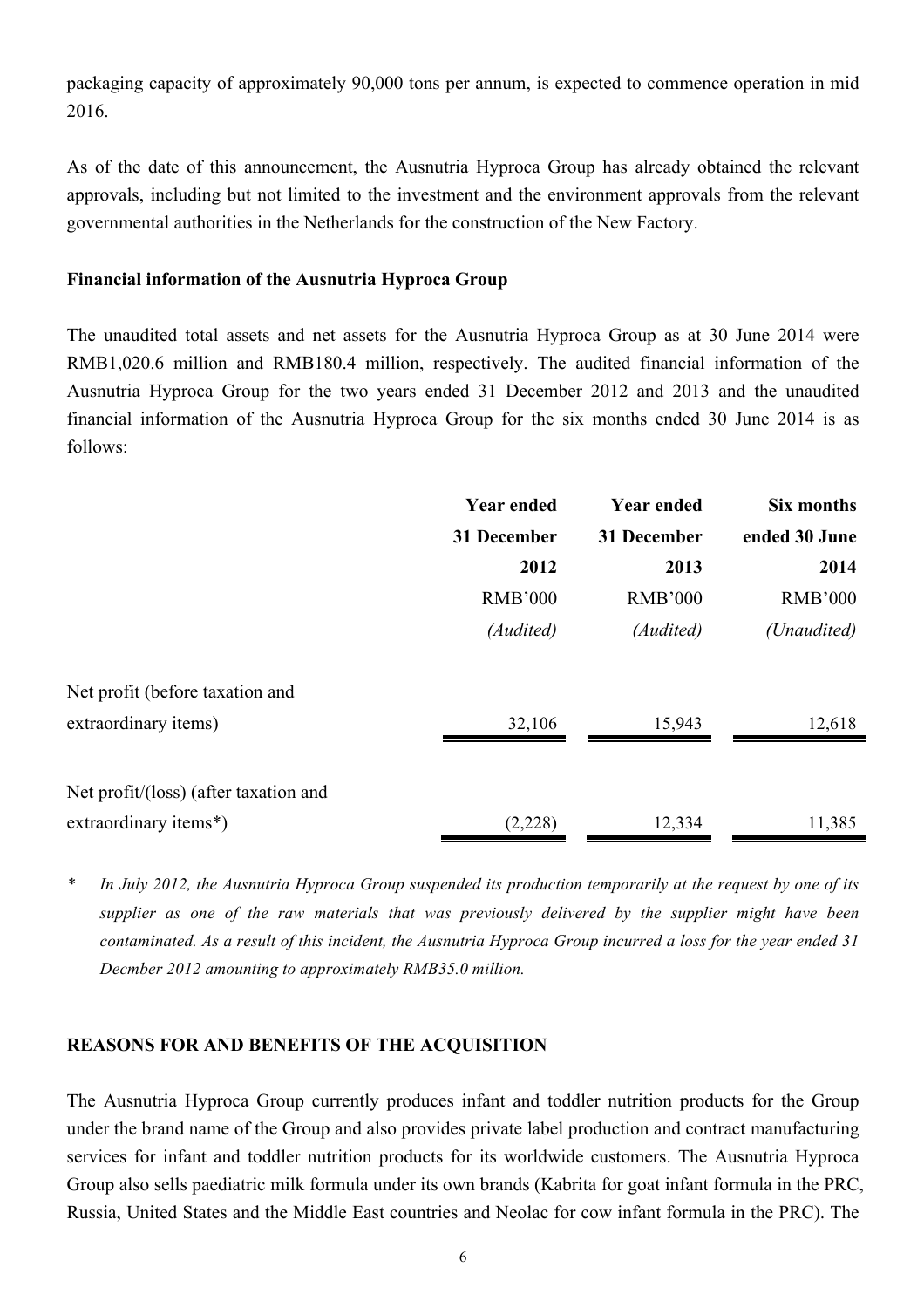Ausnutria Hyproca Group is one of the leading producers and distributors of goat milk products in the world. In anticipation of an increase in demand and a growing market for such segment worldwide, the Company has intended to further consolidate the business currently conducted by the Ausnutria Hyproca Group into the Group by acquiring the residual 49% equity interests in Ausnutria Hyproca from DDI and to facilitate the future business expansion of the Ausnutria Hyproca Group, including the execution of the Factory Investment Plan.

The Directors (excluding the independent non-executive Directors, whose views will be provided after taking into account the advice from the independent financial adviser) consider that the terms of the Acquisition are on normal commercial terms and are fair and reasonable and that the Acquisition is in the interests of the Company and its Shareholders as a whole.

#### **CHANGES IN SHAREHOLDING STRUCTURE**

The following table illustrates the shareholding structure of the Company as at the date of this announcement and immediately following Completion (assuming that there is no change in the issued share capital of the Company from the date of this announcement and up to Completion other than the issue of the Consideration Shares):

|                                                | As at the date of this<br>announcement |                              | Immediately upon the<br>Completion |        |
|------------------------------------------------|----------------------------------------|------------------------------|------------------------------------|--------|
|                                                |                                        |                              |                                    |        |
|                                                | Number of Approx.                      |                              | Number of Approx.                  |        |
|                                                | <b>Shares</b>                          | $\%$                         | <b>Shares</b>                      | $\%$   |
| Ausnutria Holding Co Ltd                       | 200,000,000                            | 20.27                        | 200,000,000                        | 16.85  |
| <b>Brave Leader Limited</b>                    | 126,619,550                            | 12.83                        | 126,619,550                        | 10.67  |
| Center Laboratories Inc.                       | 134,977,075                            | 13.68                        | 134,977,075                        | 11.37  |
| BioEngine Capital Inc. (Note 1)                | 123, 355, 375                          | 12.50                        | 123, 355, 375                      | 10.39  |
| BioEngine Technology Development Inc. (Note 1) | 9,864,000                              | 1.00                         | 9,864,000                          | 0.83   |
| Ms. Lin O, Li-Chu (Note 2)                     | 498,000                                | 0.05                         | 498,000                            | 0.04   |
| <b>DDI</b>                                     |                                        | $\qquad \qquad \blacksquare$ | 200,000,000                        | 16.85  |
| Public (Note 3)                                | 391,529,000                            | 39.67                        | 391,529,000                        | 33.00  |
| <b>Total</b>                                   | 986,843,000                            | 100.00                       | 1,186,843,000                      | 100.00 |

Notes:

- 1. Both BioEngine Capital Inc. and BioEngine Technology Development Inc. are non-wholly owned subsidiaries of Center Laboratories Inc.
- 2. Ms. Lin O, Li-Chu is the spouse of Mr. Lin Jung-chin (**"Mr. Lin"**), an executive Director.
- 3. Public shareholding includes 260,000 Shares held by Mr. Lin's associate (as defined under the Listing Rules).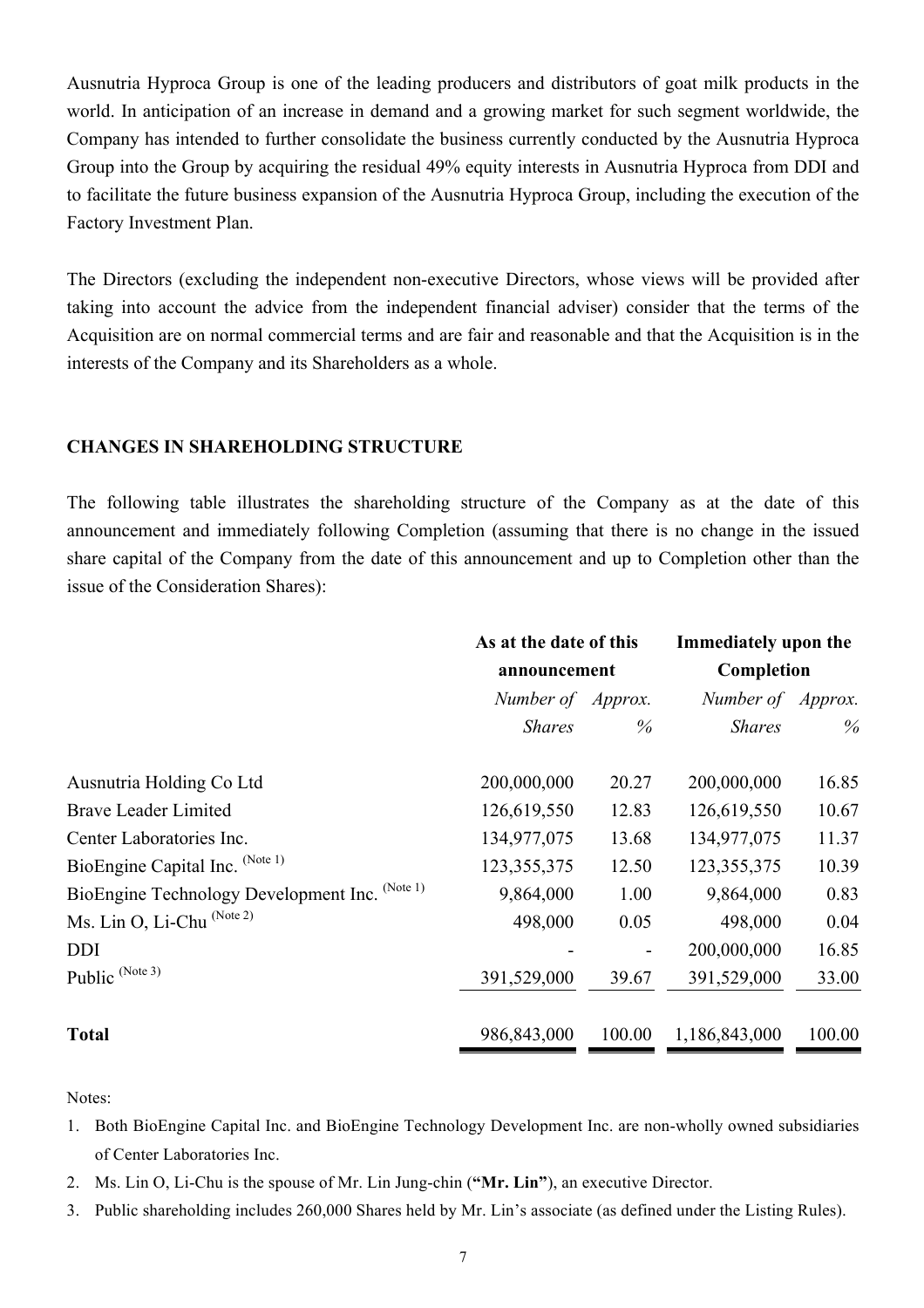#### **LISTING RULES IMPLICATIONS**

As certain of the applicable percentage ratios are more than 25% but less than 100%, the Share Purchase Agreement and the transactions contemplated thereunder, including the Loan Acquisition, constitute a major transaction for the Company and is subject to the notification, announcement and Shareholders' approval requirements under Chapter 14 of the Listing Rules.

As at the date of this announcement, DDI is a 30%-controlled company (as defined in the Listing Rules) held by Mr. Bartle van der Meer ("**Mr. van der Meer**"), an executive Director, DDI is a connected person of the Company. Accordingly, the Share Purchase Agreement and the transaction contemplated thereunder constitute a connected transaction for the Company under Chapter 14A of the Listing Rules, and are subject to reporting, announcement and Independent Shareholders' approval requirements pursuant to the Listing Rules.

#### **GENERAL**

As at the date of this announcement, except for Mr. van der Meer, none of the Directors has a material interest in the Share Purchase Agreement and therefore, only Mr. van der Meer abstained from voting on the relevant Board resolution in this aspect.

The EGM will be convened and held for the Shareholders to consider and, if thought fit, to approve the Share Purchase Agreement and the transactions contemplated thereunder.

The Independent Board Committee comprising all independent non-executive Directors has been established to make recommendations to the Independent Shareholders regarding the Share Purchase Agreement and the transactions contemplated thereunder. An independent financial adviser will be appointed to advise the Independent Board Committee and the Independent Shareholders in relation to the Share Purchase Agreement and the transactions contemplated thereunder.

A circular containing, among others, (i) details of the Acquisition, the Loan Acquisition, the Share Purchase Agreement and the transactions contemplated thereunder; (ii) further information of the Ausnutria Hyproca Group; (iii) a letter of advice from the independent financial adviser to the Independent Board Committee in respect of the Share Purchase Agreement and the transactions contemplated thereunder; (iv) the recommendation of the Independent Board Committee to the Independent Shareholders in respect of the Share Purchase Agreement and the transactions contemplated thereunder; and (v) the notice of the EGM is expected to be despatched to the Shareholders on or before 30 April 2015 as additional time is required for the preparation of the financial information to be included therein.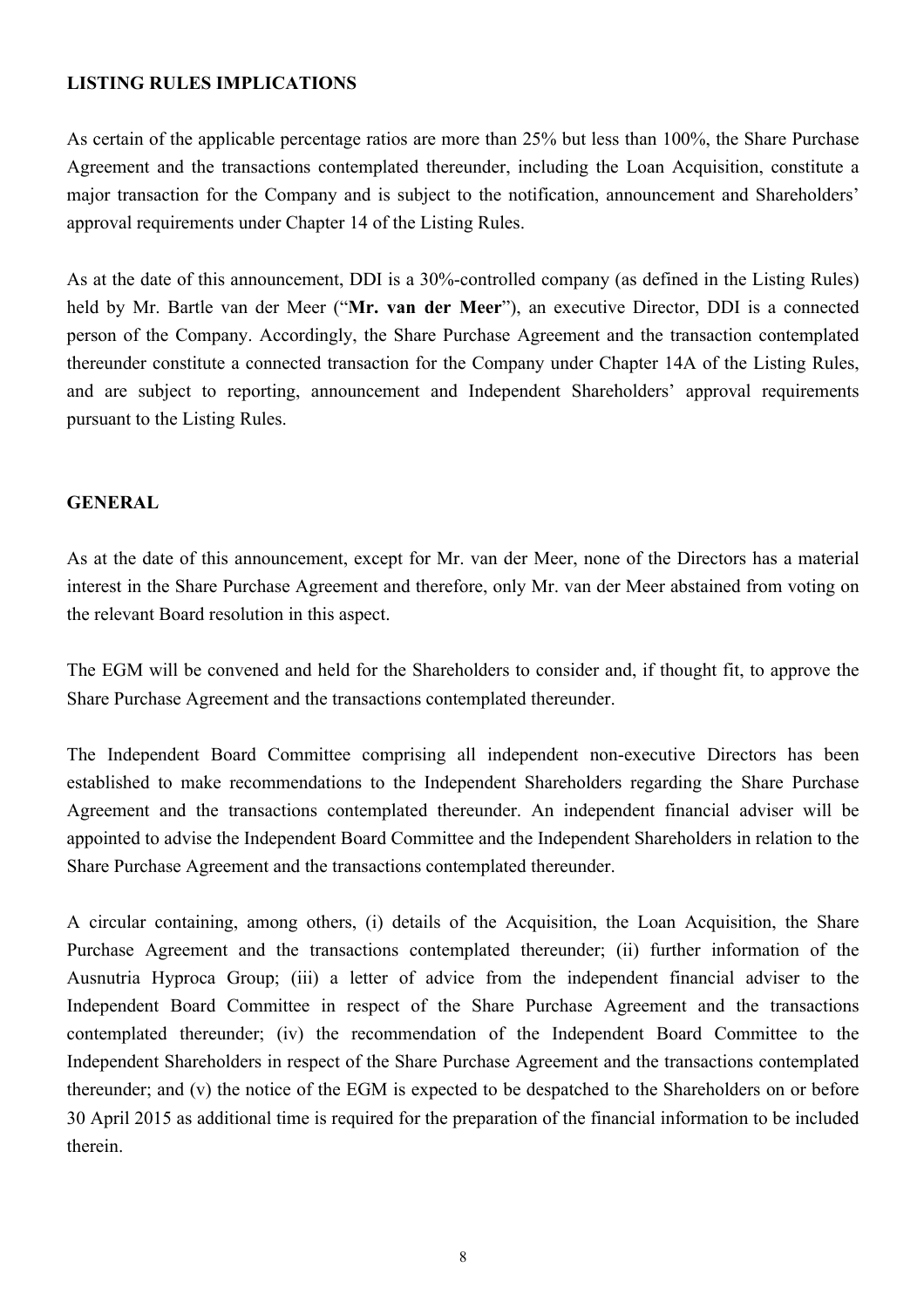# **DEFINITIONS**

Unless the context otherwise requires, capitalised terms used herein shall have the following meanings:

| "Acquisition"             | the acquisition of the Sale Shares by Ausnutria (Dutch), pursuant to<br>the Share Purchase Agreement                                                                                                                                                                 |
|---------------------------|----------------------------------------------------------------------------------------------------------------------------------------------------------------------------------------------------------------------------------------------------------------------|
| "Ausnutria Hyproca"       | Ausnutria Hyproca B.V. (formerly known as Hyproca Dairy Group<br>B.V.), a private company with limited liability incorporated under the<br>laws of the Netherlands and is owned as to 51% by Ausnutria<br>(Dutch) and 49% by DDI as at the date of this announcement |
| "Ausnutria Hyproca Group" | Ausnutria Hyproca and its subsidiaries                                                                                                                                                                                                                               |
| "Board"                   | the board of Directors                                                                                                                                                                                                                                               |
| "Business Day(s)"         | a day other than a Saturday or a Sunday on which banks are open for<br>the transaction of regular business in Amsterdam, the Netherlands,<br>Hong Kong and Beijing, the PRC                                                                                          |
| "Company"                 | Ausnutria Dairy Corporation Ltd (澳優乳業股份有限公司), a<br>company incorporated in the Cayman Islands with limited liability,<br>whose shares are listed on the Main Board of the Stock Exchange<br>$(\text{stock code}: 1717)$                                              |
| "Completion"              | the completion of the Acquisition                                                                                                                                                                                                                                    |
| "Completion Date"         | the date when the Completion occurs                                                                                                                                                                                                                                  |
| "connected person(s)"     | has the same meaning given to it under the Listing Rules                                                                                                                                                                                                             |
| "DDI Shareholder's Loans  | The loans granted by DDI to Ausnutria Hyproca                                                                                                                                                                                                                        |
| "DDI Shareholders"        | collectively, PMH Investments B.V., Manids B.V., and Elbe B.V., all<br>being the shareholders of DDI                                                                                                                                                                 |
| "Director(s)"             | the director(s) of the Company (including independent non-executive<br>Directory(s))                                                                                                                                                                                 |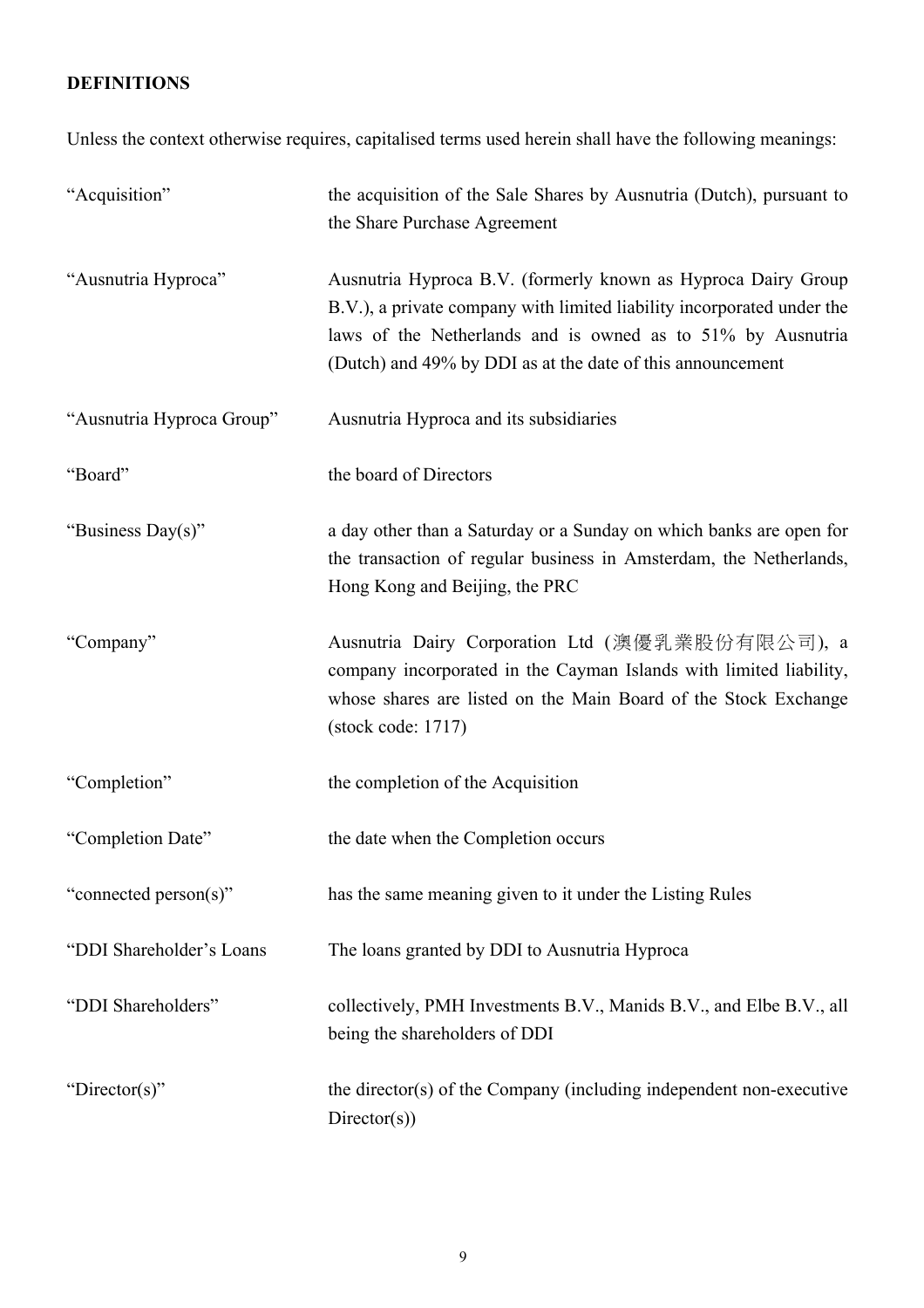| "EGM"                                 | the extraordinary general meeting of the Company to be held to<br>consider and, if thought fit, approve, among other things, the Share<br>Purchase Agreement and the transactions contemplated thereunder<br>(including the allotment and issue of the Consideration Shares) |
|---------------------------------------|------------------------------------------------------------------------------------------------------------------------------------------------------------------------------------------------------------------------------------------------------------------------------|
| "EURO"                                | Euro, the legal currency of the member states of the European Union                                                                                                                                                                                                          |
| "Group"                               | the Company and its subsidiaries                                                                                                                                                                                                                                             |
| "Hong Kong"                           | the Hong Kong Special Administration Region of the PRC                                                                                                                                                                                                                       |
| "HK\$"                                | Hong Kong dollar(s), the lawful currency of Hong Kong                                                                                                                                                                                                                        |
| "Independent Board<br>Committee"      | an independent committee of the Board comprising all the<br>independent non-executive Directors, namely Mr. Qiu Weifa, Mr.<br>Jason Wan and Mr. Lau Chun Fai Douglas                                                                                                         |
| "Independent Shareholder(s)"          | Shareholders other than DDI and its associates                                                                                                                                                                                                                               |
| "Listing Rules"                       | the Rules Governing the Listing of Securities on the Stock Exchange                                                                                                                                                                                                          |
| "Loan Acquisition"                    | the acquisition of the DDI Shareholder's Loans by the Purchaser<br>from DDI                                                                                                                                                                                                  |
| "Long Stop Date"                      | the expiry date of the term of the Share Purchase Agreement, being<br>30 June 2015, which may be extended upon the mutual agreement of<br>the Company, Ausnutria (Dutch) and DDI in writing                                                                                  |
| "PRC"                                 | the People's Republic of China. For the purpose of this<br>announcement, excluding Hong Kong, Macau Special Administrative<br>Region and Taiwan                                                                                                                              |
| "Purchaser" or "Ausnutria<br>(Dutch)" | Ausnutria Dairy (Dutch) Coöperatief U.A., an indirect wholly-owned<br>subsidiary of the Company incorporated under the laws of the<br>Netherlands                                                                                                                            |
| "RMB"                                 | Renminbi, the lawful currency of the PRC                                                                                                                                                                                                                                     |
| "SFC"                                 | The Securities and Futures Commission                                                                                                                                                                                                                                        |
| "Sale Shares"                         | 49% of the issued share capital of Ausnutria Hyproca                                                                                                                                                                                                                         |